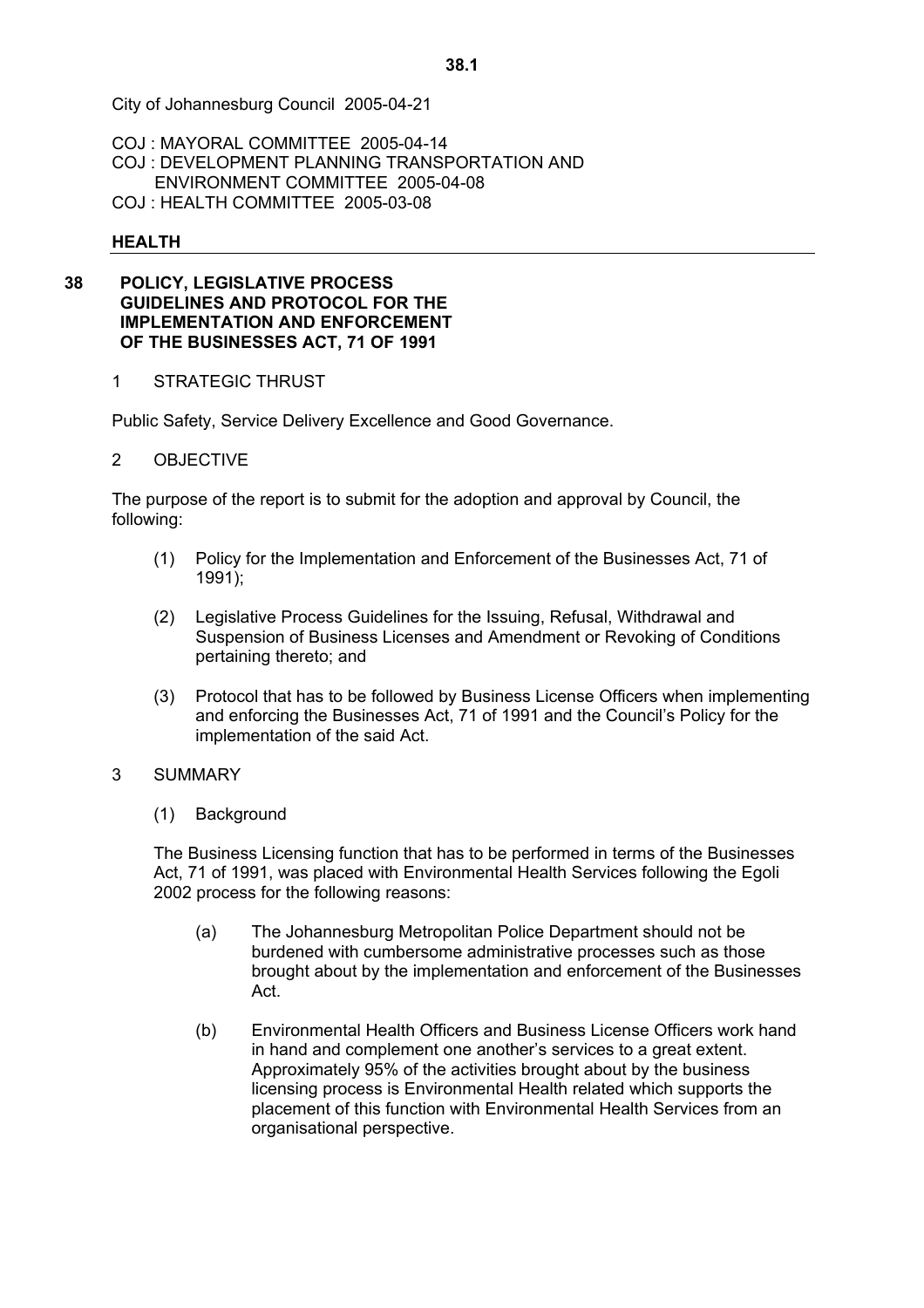COJ : MAYORAL COMMITTEE 2005-04-14 COJ : DEVELOPMENT PLANNING TRANSPORTATION AND ENVIRONMENT COMMITTEE 2005-04-08

COJ : HEALTH COMMITTEE 2005-03-08

## **HEALTH**

- (c) Environmental Health and Business License Officers are involved in compliance monitoring of premises such as those requiring licensing in terms of the Businesses Act. It has to be pointed out that the following services are regarded as Municipal Health Services in terms of the new National Health Act, 61 of 2003:
	- (i) Food control.
	- (ii) Waste management.
	- (iii) Health surveillance of premises.
	- (iv) Surveillance and prevention of communicable diseases.
	- (v) Vector control.
	- (vi) Environmental pollution control (these services form an integral part of business licensing and have to be evaluated before a license is issued.)
- (d) To avoid fragmentation and duplication of service delivery.
- (2) Current Staffing Establishments and Staffing Needs

| The current staffing establishment and staffing needs are depicted as follows: |  |  |
|--------------------------------------------------------------------------------|--|--|
|                                                                                |  |  |

| Region | <b>Current Staffing</b> |                | <b>Future Staffing Needs</b> |                | <b>Staff Shortages</b> |                |
|--------|-------------------------|----------------|------------------------------|----------------|------------------------|----------------|
| s      | Establishment           |                |                              |                |                        |                |
|        | <b>Business</b>         | Administrative | <b>Business</b>              | Administrative | <b>Business</b>        | Administrative |
|        | License                 | Support        | License                      | Support        | License                | Support        |
|        | <b>Officers</b>         |                | <b>Officers</b>              |                | <b>Officers</b>        |                |
| 1 & 2  |                         | 0              | 2                            |                |                        |                |
| 3      |                         | 0              | 2                            |                |                        |                |
| 4      |                         | ი              | 2                            |                |                        |                |
| 5      |                         | 0              | $\overline{2}$               |                |                        |                |
| 6      |                         | 0              | 2                            |                |                        |                |
|        |                         | 0              | 3                            |                | $\overline{2}$         |                |
| 8      |                         |                | 5                            |                | 4                      | 0              |
| 9      |                         |                | 2                            |                |                        | 0              |
| 10     |                         |                | 2                            |                |                        | $\Omega$       |
| 11     | $\mathbf 0$             | 0              | 2                            |                | $\overline{2}$         |                |
| Total  | 9                       | 3              | 24                           | 10             | 15                     |                |

Regions 11 is in the process of making arrangements for the appointment of a Business License Officer. This Region is currently utilising the services of one of their Pest Control Operators as Business License Officer to fill this gap. The person has been trained to render this service.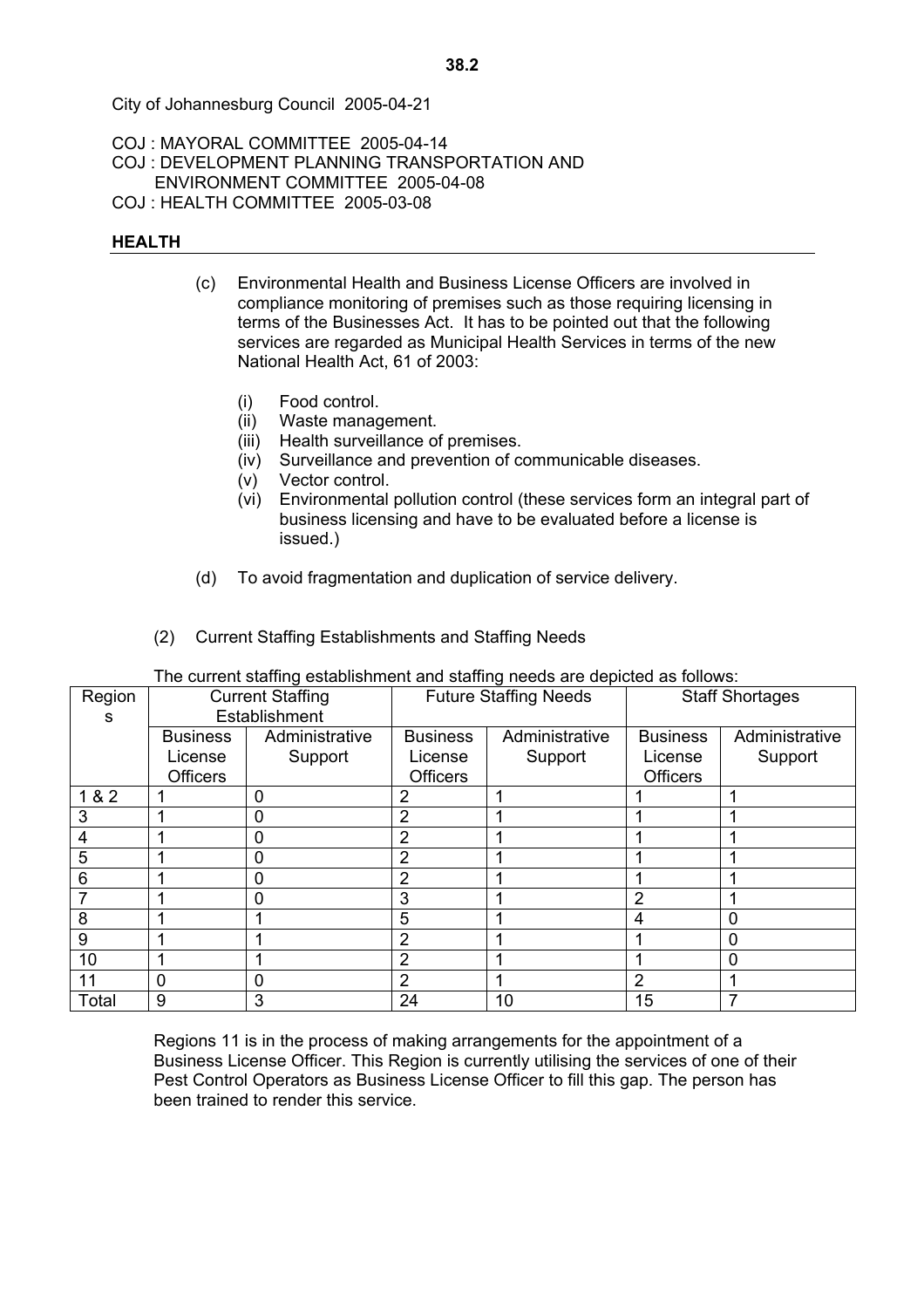# COJ : MAYORAL COMMITTEE 2005-04-14 COJ : DEVELOPMENT PLANNING TRANSPORTATION AND ENVIRONMENT COMMITTEE 2005-04-08

COJ : HEALTH COMMITTEE 2005-03-08

## **HEALTH**

The obligation, which is placed upon the Council to implement and enforce the Businesses Act, 71 of 1991, is complied with concerning the availability of staff to enforce the Act. Regions are now also able to ensure that income is generated in the form of tariffs and fines.

All the Regions have made provision on their organograms for the Business Licensing function.

It has become evident that the Business License Offices will only be able to visit the known business premises once in two years and longer. It is critical that all businesses be visited at least once a year as a change of ownership, which requires a new license, takes place on average within nine (9) to twelve (12) months.

It is therefore critical that the staffing needs as depicted in the aforementioned table be satisfied without delay in order to ensure that the policy guidelines and protocol are implemented and enforced efficiently and effectively. The appointment of the additional Business License Officers and support staff as indicated above should not necessarily place additional financial burdens upon the Council due to the fact that income is generated by means of tariffs and fines which should redeem the additional expenditures to a large extent.

(3) Need for a Policy, Guidelines and Protocol.

It has now transpired that no uniform approach is being followed by the Regions with the implementation and enforcement of the Businesses Act. The main reasons being that:

- (a) The Businesses Act is difficult to interpret.
- (b) No policy, guidelines and protocol existed for the uniform implementation and enforcement of the Businesses Act City-wide.
- (c) No proper forms, notices, registers and databases existed for the effective and efficient performance of duties and responsibilities.

The adoption of the proposed policy, guidelines and protocol will ensure that uniformity in approach in the implementation and enforcement of the Businesses Act is achieved City-wide.

It will also ensure that the safety and health of the public which is the main purpose of the Businesses Act, receives priority attention, especially with regard to requirements relating to town planning or the safety or health of the public of any law which applies to business premises, for which business licenses are required in terms of the provisions of the Act.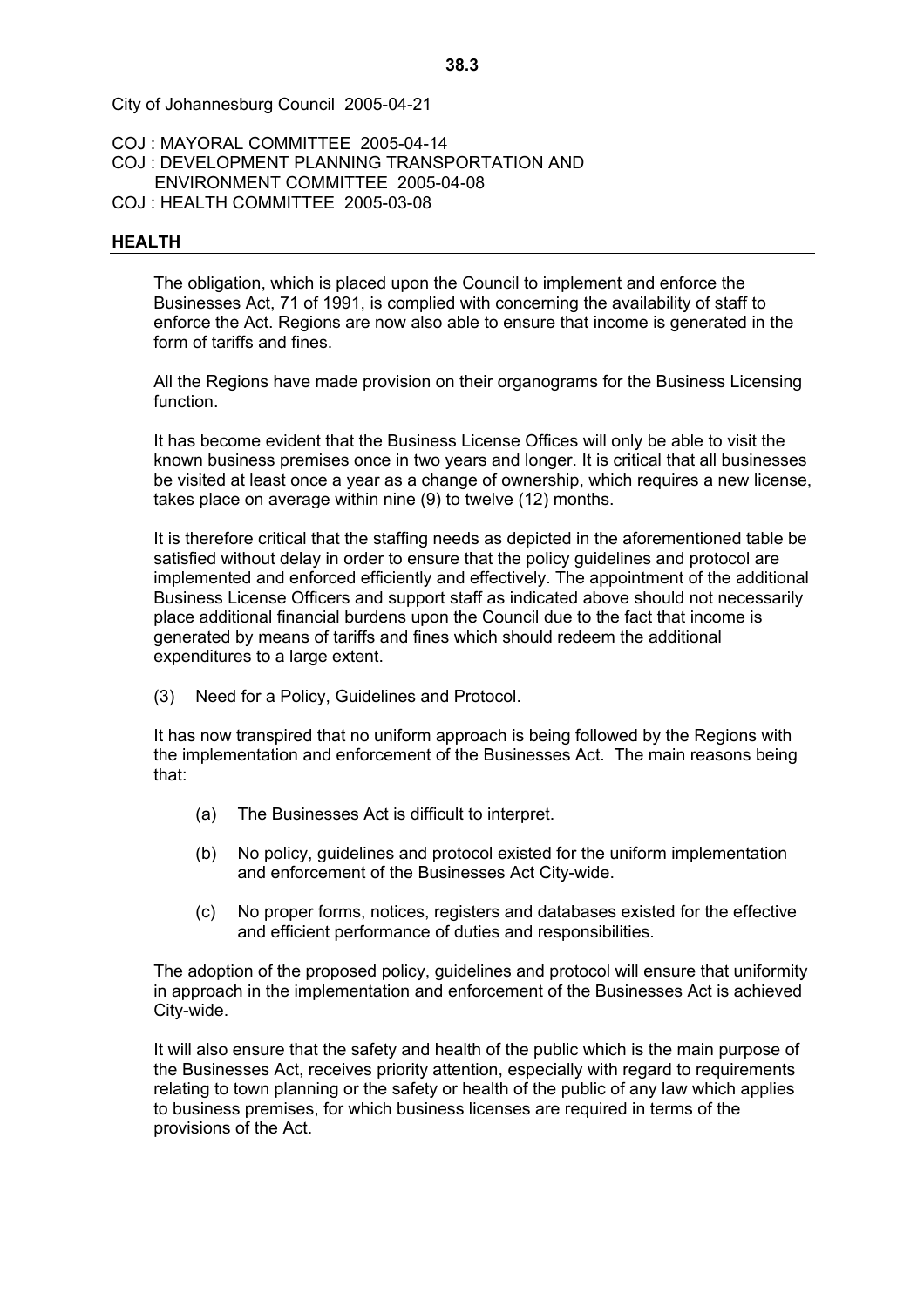COJ : MAYORAL COMMITTEE 2005-04-14

- COJ : DEVELOPMENT PLANNING TRANSPORTATION AND ENVIRONMENT COMMITTEE 2005-04-08
- 
- COJ : HEALTH COMMITTEE 2005-03-08

## **HEALTH**

It will also ensure that a culture of obedience and respect for the laws of our Country are established.

(4) Annexures to the report

The following Annexures are attached to this report:

- (a) *!Policy for the implementation and enforcement of the Businesses Act, 8 71 of 1991<* as Annexure A.
- (b) *!Legislative Process Guidelines for the issuing, refusal, withdrawal and suspension of business licenses and amendment or revoking of 8 conditions pertaining thereto<* as Annexure B.
- (c) *!Protocol that has to be followed by Business License Officers when implementing and enforcing the Businesses Act, 71 of 1991 and the Council's Policy for the implementation of the said Act"* as Annexure C.

An electronic Business Licensing System is being devised with the assistance of IBM/ Masana for implementation. The system will be aligned with the contents of the policy, guidelines and protocol once approved by the Council.

### 4 POLICY IMPLICATIONS

No policy for the implementation and enforcement of the Businesses Act, 71 of 1991, existed. This report is in line with the National and Provincial Government Policies on the safety and health of the public.

This report has no policy implications except that a new policy is introduced for implementation City-wide by Environmental Health Services.

## 5 LEGAL AND CONSTITUTIONAL IMPLICATIONS

The Council is, in terms of the Constitution of the Republic of South Africa, 108 of 1996, the Local Government : Municipal Systems Act, 32 of 2000 and the Businesses Act, 71 of 1991, obligated to ensure that the safety and health of the public is safeguarded. The Council is responsible to ensure that the Businesses Act is implemented and enforced.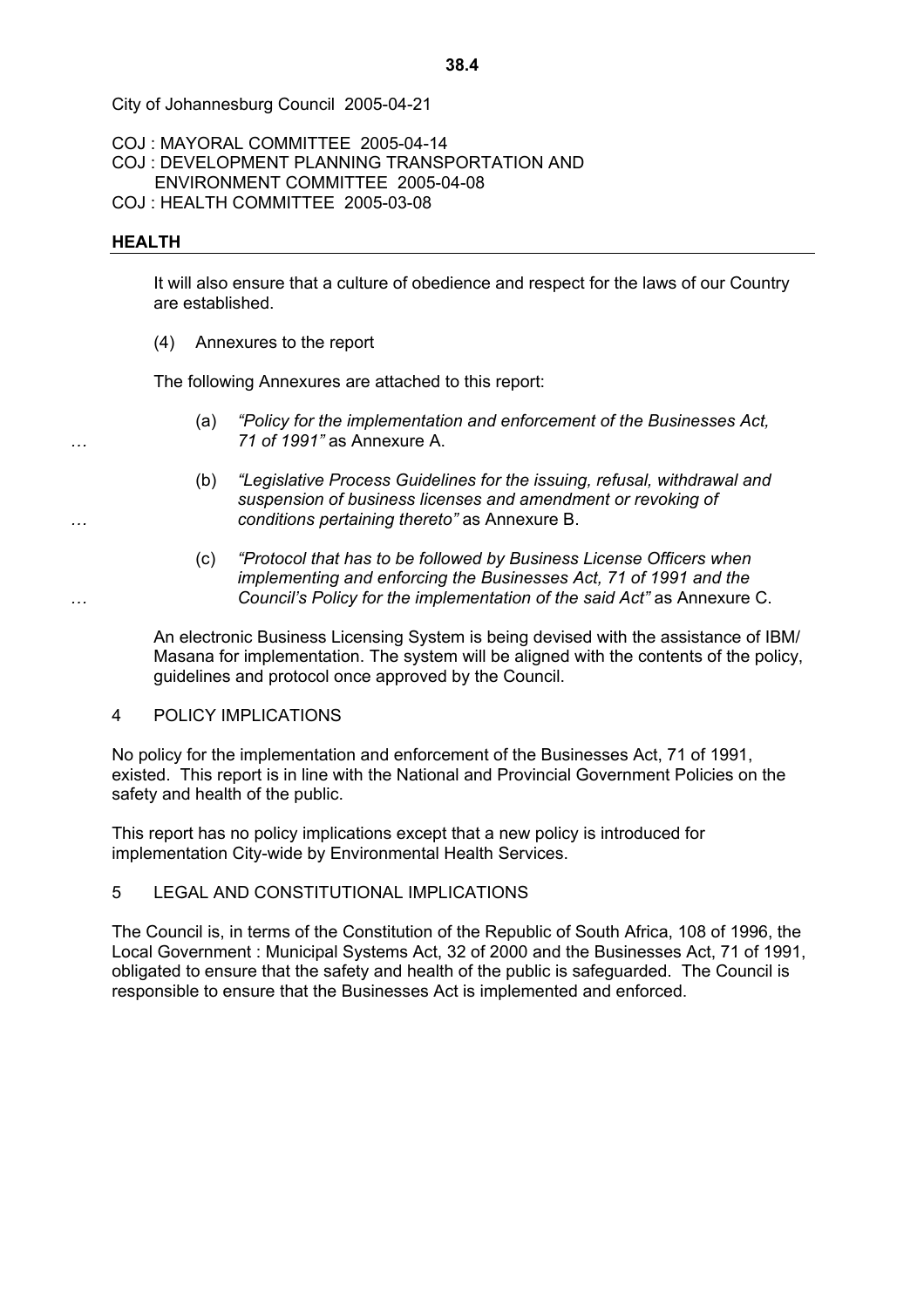# COJ : MAYORAL COMMITTEE 2005-04-14 COJ : DEVELOPMENT PLANNING TRANSPORTATION AND ENVIRONMENT COMMITTEE 2005-04-08

COJ : HEALTH COMMITTEE 2005-03-08

### **HEALTH**

Failure to implement and enforce the Act may lead to incidents or occurrences, which may have a detrimental effect on the safety or health of any person. This in turn may expose the Council to litigation and civil claims which should be avoided at all cost. Civil action against authorities, who fail to carry out their legal obligations, have become a common practice in our courts of law which are becoming a reality as people become aware of their rights and understanding of law. The Businesses Act is not excluded from this reality, especially when bodily harm and loss of life is possible if people are allowed to carry on businesses without valid licenses having being issued in the first instance.

It is therefore of vital importance that the Businesses Act be implemented and enforced with the aforementioned in mind. A strict approach has to be adopted.

### 6 FINANCIAL IMPLICATIONS

Expenditures relating to the implementation and enforcement of the Businesses Act are funded from the Regional Operational Budgets for which provision already exist.

The proper implementation and enforcement of the Act, as well as the policy, guidelines and protocol in this regard, will ensure an increased income due to tariffs being charged and fines being issued.

A shortage of fifteen (15) Business License Officers and seven (7) Administrative Support Staff has been identified. The filling of these posts will have financial implications towards the Council.

### 7 COMMUNICATIONS IMPLICATIONS

It will be necessary for the Council's Communication Department to communicate this policy, guidelines and protocol to the media in order to create a better understanding and awareness of the Businesses Act.

Copies of this report, as well as the attachments thereto, will be made available to the responsible officials at the Regional offices.

### 8 OTHER DEPARTMENTS/BODIES CONSULTED

(1) Legal Services Department. (Verbatim)

*!Previously the four local Councils in Johannesburg and Midrand Local Council were designated as licensing authorities. Application should now be made to the Premier, for the designation of CoJ as a licensing authority for the whole Johannesburg Municipal area. The City must also apply for authorisation for the appointment of an Appeal Committee.*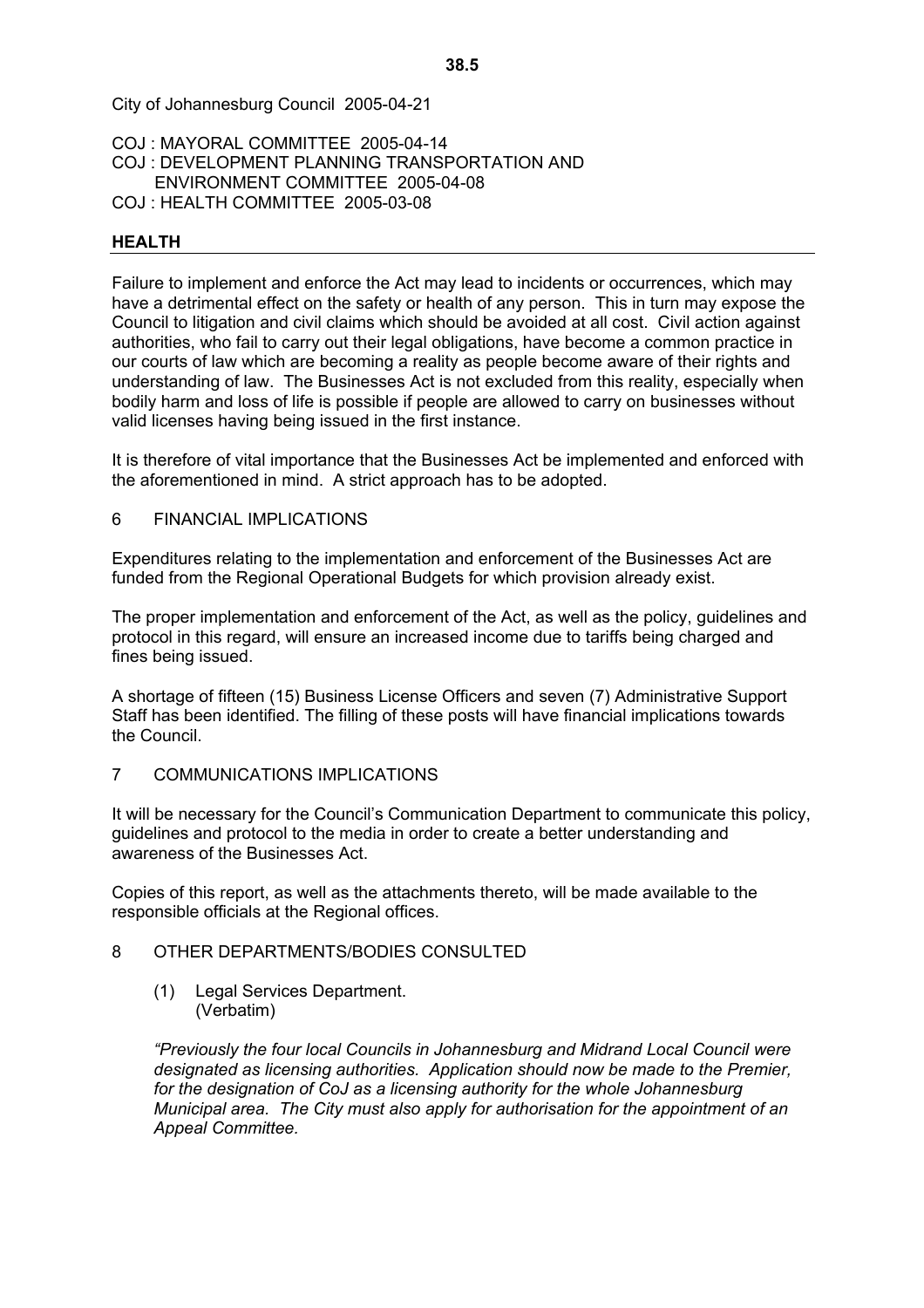COJ : MAYORAL COMMITTEE 2005-04-14 COJ : DEVELOPMENT PLANNING TRANSPORTATION AND ENVIRONMENT COMMITTEE 2005-04-08

COJ : HEALTH COMMITTEE 2005-03-08

### **HEALTH**

*Once the Council is appointed as a licensing authority, the Council will have to comply with the provisions of the Businesses Act 1991 and its regulations thereunder regarding the appointment of a Licensing Officer to consider license applications. [The Council might also have to amend its delegations of power if necessary to accommodate this trade licensing functions]. The Council also need to apply to the Premier for the appointment of an appeal Committee to deal with appeals in terms of Section 3 including referral of appeals to appeal committee, the constitution, functions and procedures and the legal effect of findings of such a committee.* 

In terms of the Council's Delegations of Powers approved in April 2001, certain powers *have been delegated to Regional Directors. However since that date the Chief Operations Officer has been appointed to whom the Regional Directors now report. A revised set of delegations has been drafted whereby the powers that used to reside with the Regional Directors will now be placed with the Chief Operations Officer who may sub-delegate these powers to, inter alia, Regional Directors. The Council has not yet approved the revised delegations, but it may be prudent to make reference in the Policy to the Chief Operations Officer where appropriate.<*

(2) Finance Department.

*!The contents of the report is supported. Expenditure in terms of the report can only be incurred in terms of the Council's approved Operating Budget. Revenue should be dealt with in terms of the report.<* 

- (3) Development Planning, Transportation and Environment Department.
	- (a) Executive Director : Development Planning, Transportation and **Environment**

Note comments as in Paragraphs 8(3)(b) and 8(3)(c) hereunder.

(b) Deputy Director: Land Use Management (Verbatim)

*!The basic comment from this department is that no business license may be granted contrary to the zoning rights of the property, which rights confer to it by means of the applicable Town Planning Schemes. This department forwards comments to Environmental Health Sections of all regions on all business license applications that are received by it through Land Use Management and Building Control.*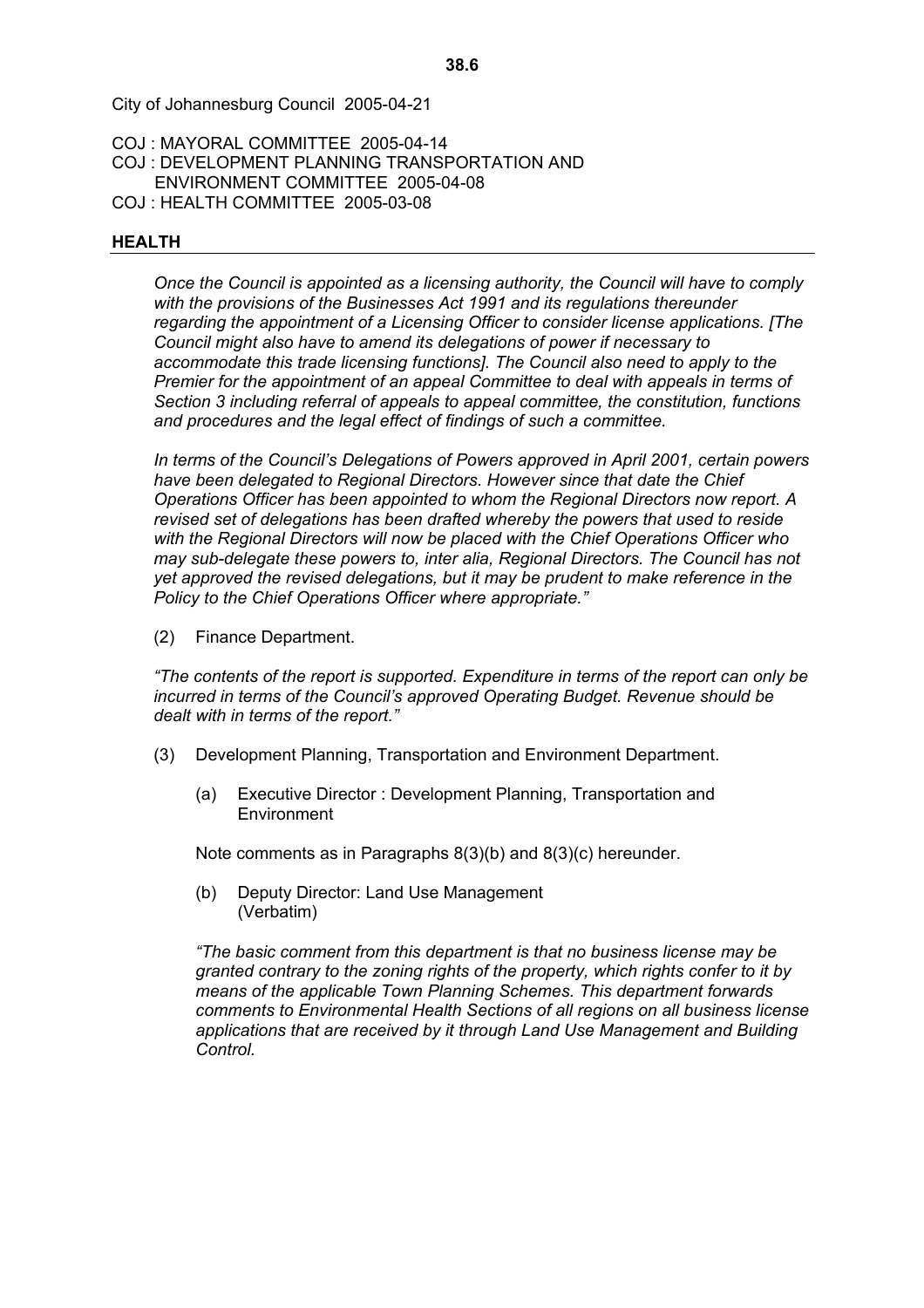COJ : MAYORAL COMMITTEE 2005-04-14 COJ : DEVELOPMENT PLANNING TRANSPORTATION AND ENVIRONMENT COMMITTEE 2005-04-08 COJ : HEALTH COMMITTEE 2005-03-08

### **HEALTH**

*An essential part of the submitted application must be the clear identification of the property description i.e. stand number, township, street address and zoning. Development Planning, Transportation and Environment does not verify property descriptions and neither does it keep the zoning information. The above is the responsibility of Corporate GIS. Applicants should verify their applications with Corporate GIS before the submission of applications to the various regions to avoid delays. Development Planning, Transportation and Environment has not and will not be able to forward comments within a 7 day limitation. The applications are dealt with by three different Directorates within the department as well as relying on a weekly delivery service initiated by this department to help*  with the process. It is obvious that such time constraint is not possible."

(c) Assistant Director: Environmental Quality Control (Verbatim)

*!We are in support of the proposed policy, guidelines and protocol as outlined in the report and welcome the reinstatement of a regulatory enforcement system to manage issues relating to the licensing and operation of businesses in terms of the Act. Improved management and control will have positive spin-offs for environmental factors associated with such businesses, particularly in relation to hawking. Uncontrolled hawking currently results in pollution impacts such as littering and dumping, contamination of storm water runoff, and smoke from cooking, which contribute to poor environmental conditions.<* 

(d) Land Use Management Sub-directorate

No comments have been received.

(e) Building Control Sub-directorate

No comments have been received

(f) Regional Directors

No comments have been received directly from any Regional Director. Comments were, however, received from Environmental Health Services Units based at Regions 1 and 2, 4, 5, 8, 10 and 11 which resulted in a workshop being held on the proposed policy, guidelines and protocol. The proposed policy, guidelines and protocol were thereafter amended accordingly.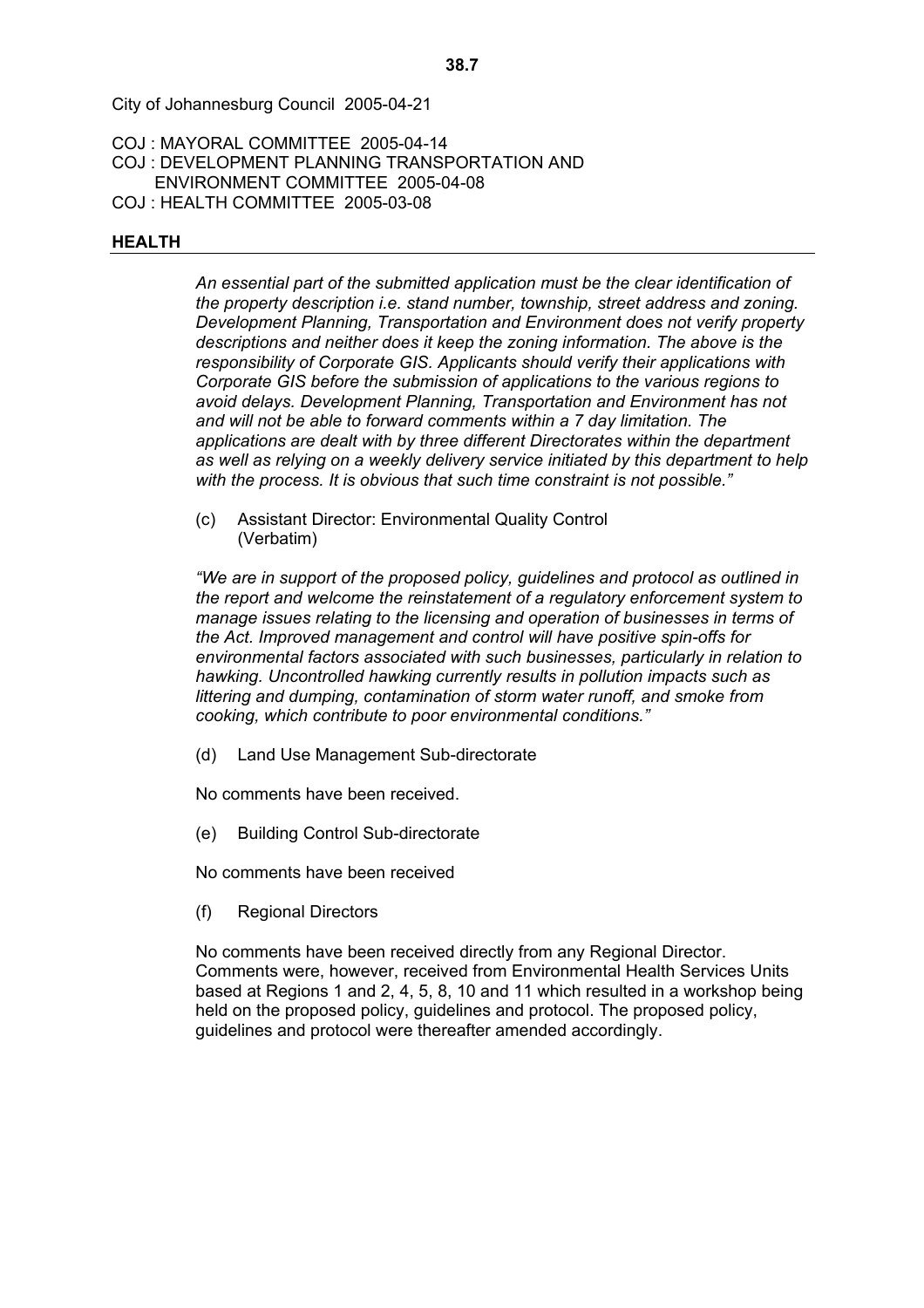COJ : MAYORAL COMMITTEE 2005-04-14

- COJ : DEVELOPMENT PLANNING TRANSPORTATION AND ENVIRONMENT COMMITTEE 2005-04-08
- COJ : HEALTH COMMITTEE 2005-03-08

## **HEALTH**

(5) Johannesburg Emergency Management Services: Divisional Chief: Code Enforcement

(Verbatim as received by E- mail dated 6 April 2005)

*!Emergency Management Services is in support of the proposed policy, guidelines and protocol as outlines in the report and welcome the reinstatement of a regulatory enforcement system, to manage issues relating to the licensing and operation of businesses in terms of the Act.* 

*The comment from this Department is that no business license may be granted contrary to the:* 

- *(a) Fire clearance of the building being obtained if it is a new construction.*
- *(b) Fire inspection report of the building being obtained if it is an old building.*
- *(c) Objection comments from Emergency Management Services of any business license to be issued.*

*After receiving a request from Environmental Health sections on all business license applications, EMS will then do the inspections and forward comments back to Environmental Health.* 

*The problems that EMS confronted are sometimes the elimination of the stand numbers, township and street names/ numbers from the application forms.<*

(6) Johannesburg Metropolitan Police Department

No comments have been received.

### IT IS RECOMMENDED

- **[1 That the following be adopted and approved by the Council:** 
	- **(1) Policy for the Implementation and Enforcement of the Businesses Act, 71 of 1991, which is attached to the report as Annexure A.**
	- **(2) Legislative Process Guidelines for the Issuing, Refusal, Withdrawal and Suspension of Business Licenses and Amendment or Revoking of Conditions pertaining thereto which is attached to the report as Annexure B.**